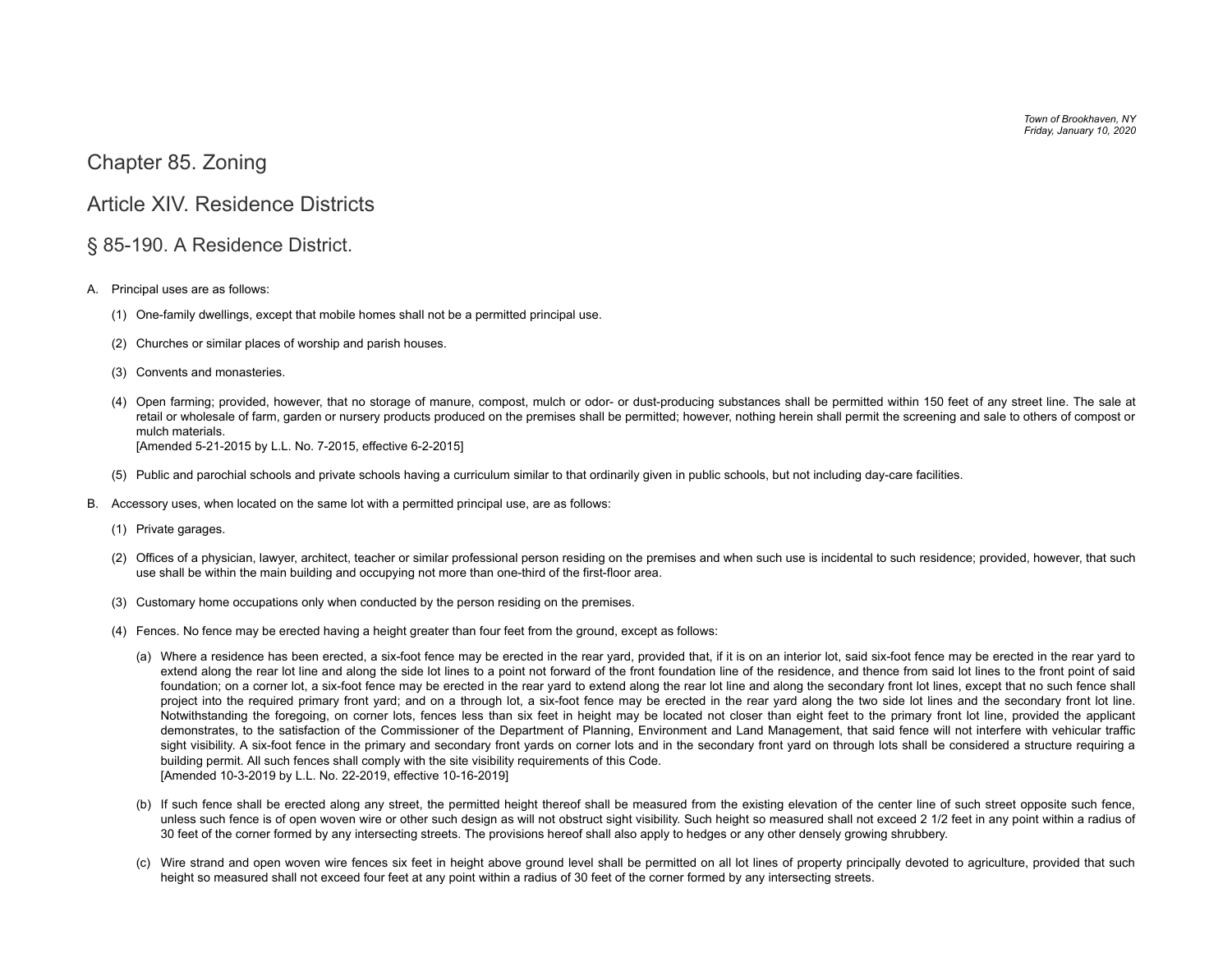- [\(d\)](https://ecode360.com/print/29023280#29023280)  Use of barbed-wire fencing, ribbon-wire fencing or electrical fencing shall be subject to approval by the Planning Division or, in the event that Planning Division review is not otherwise required, approval by the Zoning Board of Appeals pursuant to Subsection **[C](https://ecode360.com/print/8597518#8597518)** below.
- [\(5\)](https://ecode360.com/print/29023281#29023281)  Signs, as permitted and regulated in Chapter **[57A](https://ecode360.com/print/8594153#8594153)**.
- [\(6\)](https://ecode360.com/print/29023282#29023282)  Barns, as defined in this chapter, subject to the following:
	- [\(a\)](https://ecode360.com/print/29023283#29023283)  A maximum height of 18 feet;
	- [\(b\)](https://ecode360.com/print/29023284#29023284)  A fifty-foot rear yard and fifty-foot side yard setback shall be provided;
	- [\(c\)](https://ecode360.com/print/29023285#29023285)  To be located in the rear yard only; and
	- [\(d\)](https://ecode360.com/print/29023286#29023286)  No more than twenty-five-percent lot coverage of the rear yard shall be occupied by such structure, except that in the A-5 and A-10 Residential Zoning Districts, it shall be pursuant to the Residential Districts Table of Dimensional Regulations.**[\[1\]](#page-1-1)**
		- $[1]$ Editor's Note: The Residential Districts Table of Dimensional Regulations is included as an attachment to this chapter.
- <span id="page-1-1"></span><span id="page-1-0"></span>[\(7\)](https://ecode360.com/print/29023287#29023287)  Other customary accessory uses, structures and buildings, provided that such uses are clearly incidental to the principal use and do not include any activity commonly conducted as a business. Except with regard to construction on property principally used for agriculture, any accessory building shall be located on the same lot with the principal building, and no accessory building shall be constructed on a lot until the construction of the main building has actually been commenced, and no accessory building on the lot shall be used until the main building is completed and used.
- [\(8\)](https://ecode360.com/print/29023288#29023288)  Accessory apartments, subject to all requirements and limitations set forth in § **[85-258](https://ecode360.com/print/8597606#8597606)**.
- [\(9\)](https://ecode360.com/print/29023289#29023289)  Detached storage sheds, not greater than 12 feet in height above surrounding grade and not exceeding 600 square feet in floor area. All storage sheds shall be considered structures; however, storage sheds less than or equal to 144 square feet in floor area may be located not closer than three feet to a side or rear property line.
- [\(10\)](https://ecode360.com/print/29023290#29023290)  Model dwellings. Model dwellings where the same are to be located on lots on an approved final subdivision map or an approved residential site plan and are intended to be used as model dwellings for the sale of homes to be located within the subject project site. Permission for location of said models shall be obtained from the Planning Board and shall be issued for a period not to exceed two years. The Planning Board may renew said permit upon application, provided that the model dwelling has been constructed and used in accordance with the approved site plan.
- [\(11\)](https://ecode360.com/print/29023291#29023291)  Greenhouses. Greenhouses, so long as the use of said structure(s) is solely incidental to the permitted principal use and otherwise conforms with the applicable dimensional requirements set forth in this chapter.
- [C.](https://ecode360.com/print/8597518#8597518)  The following uses shall be permitted when authorized by special permit from the Board of Appeals:
	- [\(1\)](https://ecode360.com/print/29023292#29023292)  Dwelling models, except for dwelling models approved by the Planning Board pursuant to Subsection **[B\(9\)](https://ecode360.com/print/29023289#29023289)** above, provided that the following conditions are met:
		- [\(a\)](https://ecode360.com/print/29023293#29023293)  Site plan review and approval by the Planning Board shall be obtained simultaneously with or prior to the issuance of a special permit.
		- [\(b\)](https://ecode360.com/print/29023294#29023294)  Off-street parking for at least four automobiles for one model dwelling unit and two additional spaces for each additional adjoining model dwelling unit shall be required.
		- [\(c\)](https://ecode360.com/print/29023295#29023295)  No exterior spotlighting or floodlighting shall be permitted which will result in annoying glare directed or reflected toward residential dwellings or residential zoning districts.
		- [\(d\)](https://ecode360.com/print/29023296#29023296)  Prior to the issuance of a special permit for a model dwelling built on a lot that does not conform to the requirements of the zone in which it is located, the owner must execute a consent, in a form acceptable to the Town Attorney, which consent will authorize the Chief Building Inspector to demolish or cause to be removed said model dwelling if the same is not removed by the owner thereof within 45 days of the expiration of the special permit. The applicant shall also consent that all costs and expenses incurred by the Town of Brookhaven in connection with the removal of the model dwelling shall be assessed against the land on which said buildings are located. The amount of such cost and expense shall be determined and audited by the Town Board and shall be reported to the Board of Assessors of the Town of Brookhaven as an amount to be levied and assessed against said premises as an assessment for an improvement to be included in the next succeeding assessment roll of the Town of Brookhaven to be thereafter prepared. Thirty days after the expiration of the special permit, the Chief Building Inspector shall mail a notice to the applicant for the special permit and the latest assessed owner of record for the subject property. Such notice shall indicate that, unless the subject model dwelling is removed within 15 days, the Town will proceed to remove the dwelling and assess the costs against the property. The Chief Building Inspector shall also cause such notice to be posted on the front door of the subject model dwelling. If the dwelling is not removed, the Building Division may cause it to be removed or demolished as above provided.
		- [\(e\)](https://ecode360.com/print/29023297#29023297)  The special permit shall be issued for a period not to exceed five years. The Zoning Board of Appeals may renew said permit upon application, provided that the model dwelling has been constructed in accordance with the site plan, the conditions attached to the special permit, and this chapter.